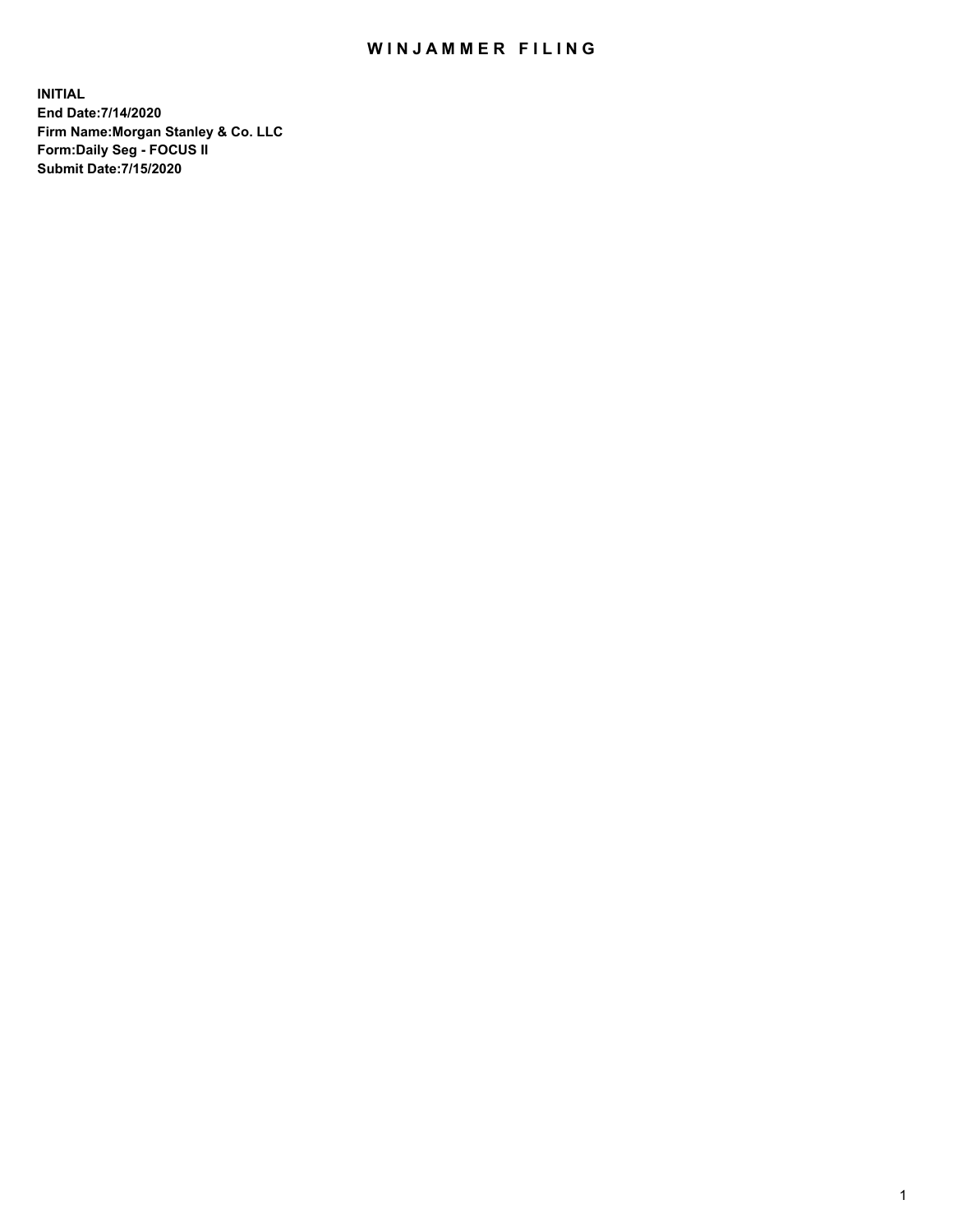**INITIAL End Date:7/14/2020 Firm Name:Morgan Stanley & Co. LLC Form:Daily Seg - FOCUS II Submit Date:7/15/2020 Daily Segregation - Cover Page**

| Name of Company                                                                                                                                                                                                                                                                                                                | Morgan Stanley & Co. LLC                                |
|--------------------------------------------------------------------------------------------------------------------------------------------------------------------------------------------------------------------------------------------------------------------------------------------------------------------------------|---------------------------------------------------------|
| <b>Contact Name</b>                                                                                                                                                                                                                                                                                                            | <b>Ikram Shah</b>                                       |
| <b>Contact Phone Number</b>                                                                                                                                                                                                                                                                                                    | 212-276-0963                                            |
| <b>Contact Email Address</b>                                                                                                                                                                                                                                                                                                   | Ikram.shah@morganstanley.com                            |
| FCM's Customer Segregated Funds Residual Interest Target (choose one):<br>a. Minimum dollar amount: ; or<br>b. Minimum percentage of customer segregated funds required:% ; or<br>c. Dollar amount range between: and; or<br>d. Percentage range of customer segregated funds required between:% and%.                         | 235,000,000<br><u>0</u><br><u>00</u><br><u>00</u>       |
| FCM's Customer Secured Amount Funds Residual Interest Target (choose one):<br>a. Minimum dollar amount: ; or<br>b. Minimum percentage of customer secured funds required:%; or<br>c. Dollar amount range between: and; or<br>d. Percentage range of customer secured funds required between:% and%.                            | 140,000,000<br><u>0</u><br><u>0 0</u><br>0 <sub>0</sub> |
| FCM's Cleared Swaps Customer Collateral Residual Interest Target (choose one):<br>a. Minimum dollar amount: ; or<br>b. Minimum percentage of cleared swaps customer collateral required:% ; or<br>c. Dollar amount range between: and; or<br>d. Percentage range of cleared swaps customer collateral required between:% and%. | 92,000,000<br><u>0</u><br><u>00</u><br>00               |

Attach supporting documents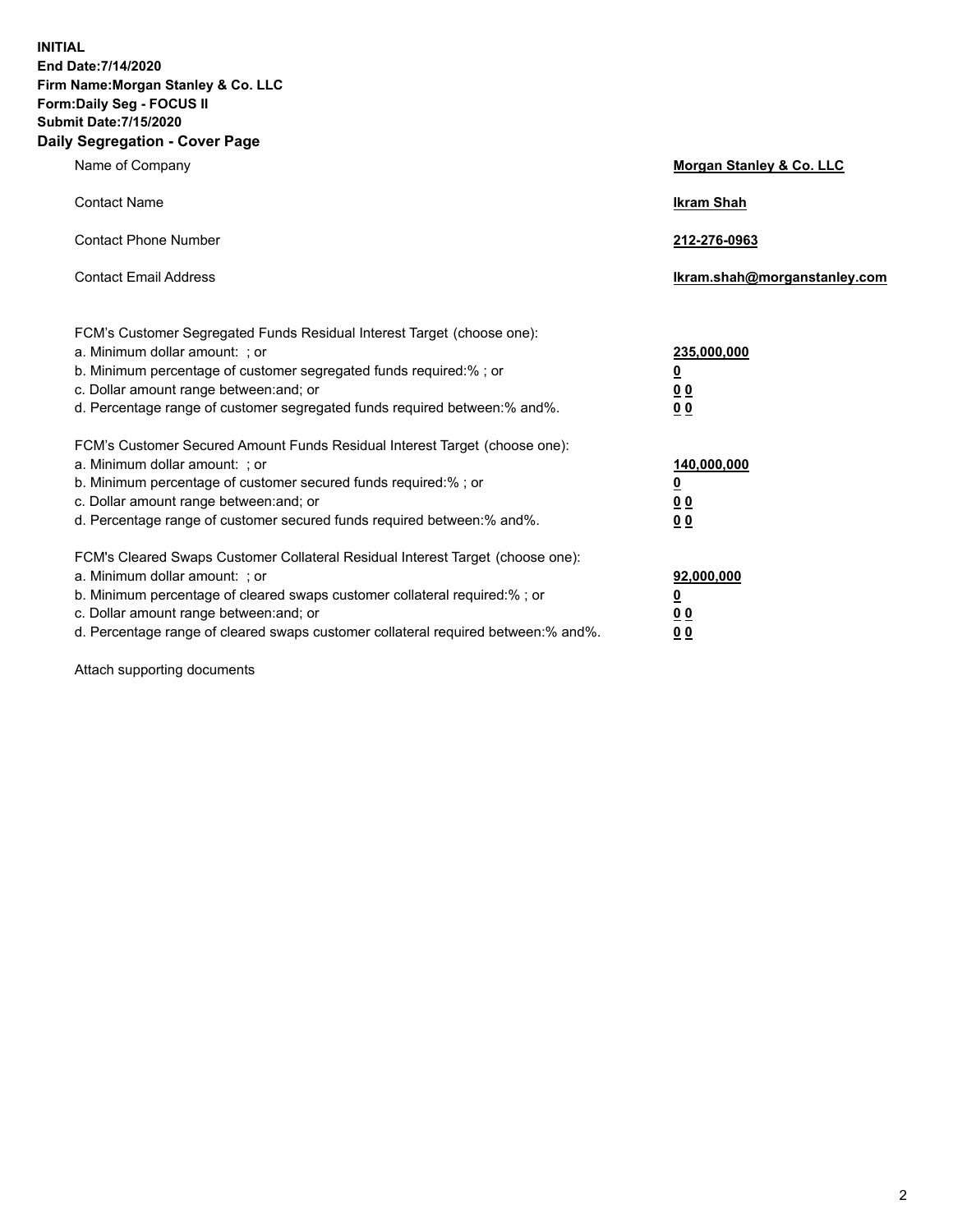## **INITIAL End Date:7/14/2020 Firm Name:Morgan Stanley & Co. LLC Form:Daily Seg - FOCUS II Submit Date:7/15/2020**

## **Daily Segregation - Secured Amounts**

|                               | Foreign Futures and Foreign Options Secured Amounts                                         |                                             |
|-------------------------------|---------------------------------------------------------------------------------------------|---------------------------------------------|
|                               | Amount required to be set aside pursuant to law, rule or regulation of a foreign            | $0$ [7305]                                  |
|                               | government or a rule of a self-regulatory organization authorized thereunder                |                                             |
| 1.                            | Net ledger balance - Foreign Futures and Foreign Option Trading - All Customers             |                                             |
|                               | A. Cash                                                                                     | 4,328,915,197 [7315]                        |
|                               | B. Securities (at market)                                                                   | 2,935,861,705 [7317]                        |
| 2.                            | Net unrealized profit (loss) in open futures contracts traded on a foreign board of trade   | 429,224,293 [7325]                          |
| 3.                            | Exchange traded options                                                                     |                                             |
|                               | a. Market value of open option contracts purchased on a foreign board of trade              | 6,785,246 [7335]                            |
|                               | b. Market value of open contracts granted (sold) on a foreign board of trade                | -15,087,135 [7337]                          |
| 4.                            | Net equity (deficit) (add lines 1. 2. and 3.)                                               | 7,685,699,306 [7345]                        |
| 5.                            | Account liquidating to a deficit and account with a debit balances - gross amount           | 70,340,443 [7351]                           |
|                               | Less: amount offset by customer owned securities                                            | -69,380,888 [7352] 959,555 [7354]           |
| 6.                            | Amount required to be set aside as the secured amount - Net Liquidating Equity              | 7,686,658,861 [7355]                        |
|                               | Method (add lines 4 and 5)                                                                  |                                             |
| 7.                            | Greater of amount required to be set aside pursuant to foreign jurisdiction (above) or line | 7,686,658,861 [7360]                        |
|                               | 6.                                                                                          |                                             |
|                               | FUNDS DEPOSITED IN SEPARATE REGULATION 30.7 ACCOUNTS                                        |                                             |
| 1.                            | Cash in banks                                                                               |                                             |
|                               | A. Banks located in the United States                                                       | 811,471,684 [7500]                          |
|                               | B. Other banks qualified under Regulation 30.7                                              | 592,366,977 [7520] 1,403,838,661            |
|                               |                                                                                             | [7530]                                      |
| 2.                            | Securities                                                                                  |                                             |
|                               | A. In safekeeping with banks located in the United States                                   | 241,288,630 [7540]                          |
|                               | B. In safekeeping with other banks qualified under Regulation 30.7                          | 0 [7560] 241,288,630 [7570]                 |
| 3.                            | Equities with registered futures commission merchants                                       |                                             |
|                               | A. Cash                                                                                     | 15,379,400 [7580]                           |
|                               | <b>B.</b> Securities                                                                        | $0$ [7590]                                  |
|                               | C. Unrealized gain (loss) on open futures contracts                                         | 2,607,549 [7600]                            |
|                               | D. Value of long option contracts                                                           | $0$ [7610]                                  |
|                               | E. Value of short option contracts                                                          | 0 [7615] 17,986,949 [7620]                  |
| 4.                            | Amounts held by clearing organizations of foreign boards of trade                           |                                             |
|                               | A. Cash                                                                                     | $0$ [7640]                                  |
|                               | <b>B.</b> Securities                                                                        | $0$ [7650]                                  |
|                               | C. Amount due to (from) clearing organization - daily variation                             | $0$ [7660]                                  |
|                               | D. Value of long option contracts                                                           | $0$ [7670]                                  |
|                               | E. Value of short option contracts                                                          | 0 [7675] 0 [7680]                           |
| 5.                            | Amounts held by members of foreign boards of trade                                          |                                             |
|                               | A. Cash                                                                                     | 3,128,681,892 [7700]                        |
|                               | <b>B.</b> Securities                                                                        | 2,694,573,076 [7710]                        |
|                               | C. Unrealized gain (loss) on open futures contracts                                         | 426,616,744 [7720]                          |
|                               | D. Value of long option contracts                                                           | 6,785,246 [7730]                            |
|                               | E. Value of short option contracts                                                          |                                             |
|                               |                                                                                             | -15,087,135 [7735] 6,241,569,823            |
|                               |                                                                                             | [7740]                                      |
| 6.                            | Amounts with other depositories designated by a foreign board of trade                      | $0$ [7760]                                  |
| 7.                            | Segregated funds on hand                                                                    | $0$ [7765]                                  |
| 8.                            | Total funds in separate section 30.7 accounts                                               | 7,904,684,063 [7770]                        |
| 9.                            | Excess (deficiency) Set Aside for Secured Amount (subtract line 7 Secured Statement         | 218,025,202 [7380]                          |
| $\overline{A}$ $\overline{C}$ | Page 1 from Line 8)                                                                         | $\overline{18}$ and and $\overline{177001}$ |
|                               |                                                                                             |                                             |

- 10. Management Target Amount for Excess funds in separate section 30.7 accounts **140,000,000** [7780]
- 11. Excess (deficiency) funds in separate 30.7 accounts over (under) Management Target **78,025,202** [7785]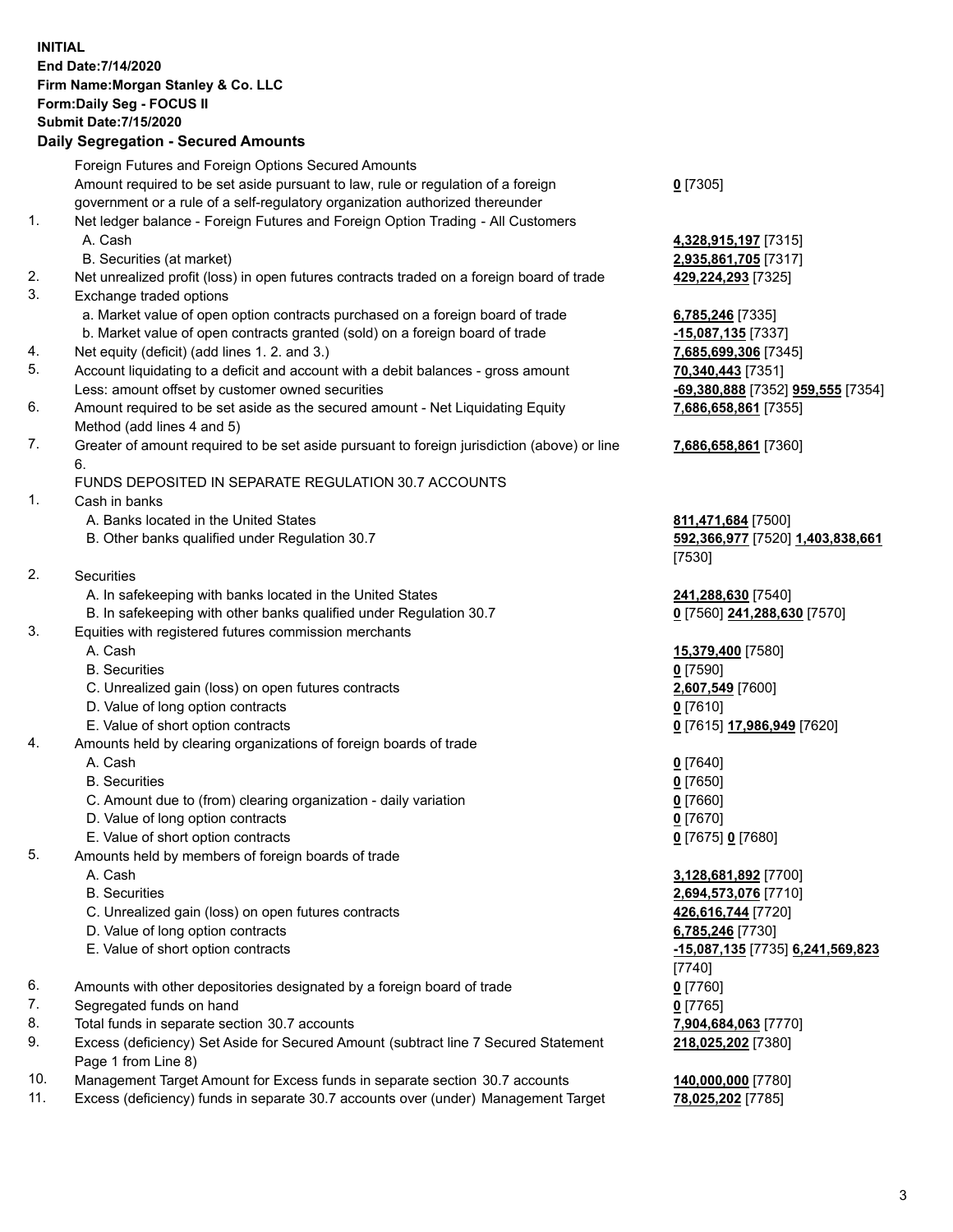**INITIAL End Date:7/14/2020 Firm Name:Morgan Stanley & Co. LLC Form:Daily Seg - FOCUS II Submit Date:7/15/2020 Daily Segregation - Segregation Statement** SEGREGATION REQUIREMENTS(Section 4d(2) of the CEAct) 1. Net ledger balance A. Cash **15,195,732,969** [7010] B. Securities (at market) **8,116,048,997** [7020] 2. Net unrealized profit (loss) in open futures contracts traded on a contract market **2,486,111,422** [7030] 3. Exchange traded options A. Add market value of open option contracts purchased on a contract market **503,218,372** [7032] B. Deduct market value of open option contracts granted (sold) on a contract market **-379,952,309** [7033] 4. Net equity (deficit) (add lines 1, 2 and 3) **25,921,159,451** [7040] 5. Accounts liquidating to a deficit and accounts with debit balances - gross amount **170,861,631** [7045] Less: amount offset by customer securities **-160,220,184** [7047] **10,641,447** [7050] 6. Amount required to be segregated (add lines 4 and 5) **25,931,800,898** [7060] FUNDS IN SEGREGATED ACCOUNTS 7. Deposited in segregated funds bank accounts A. Cash **4,857,762,761** [7070] B. Securities representing investments of customers' funds (at market) **0** [7080] C. Securities held for particular customers or option customers in lieu of cash (at market) **982,259,628** [7090] 8. Margins on deposit with derivatives clearing organizations of contract markets A. Cash **13,080,239,649** [7100] B. Securities representing investments of customers' funds (at market) **0** [7110] C. Securities held for particular customers or option customers in lieu of cash (at market) **7,133,789,369** [7120] 9. Net settlement from (to) derivatives clearing organizations of contract markets **120,233,753** [7130] 10. Exchange traded options A. Value of open long option contracts **503,218,372** [7132] B. Value of open short option contracts **-379,952,309** [7133] 11. Net equities with other FCMs A. Net liquidating equity **14,369,042** [7140] B. Securities representing investments of customers' funds (at market) **0** [7160] C. Securities held for particular customers or option customers in lieu of cash (at market) **0** [7170] 12. Segregated funds on hand **0** [7150] 13. Total amount in segregation (add lines 7 through 12) **26,311,920,265** [7180] 14. Excess (deficiency) funds in segregation (subtract line 6 from line 13) **380,119,367** [7190] 15. Management Target Amount for Excess funds in segregation **235,000,000** [7194]

16. Excess (deficiency) funds in segregation over (under) Management Target Amount Excess

**145,119,367** [7198]